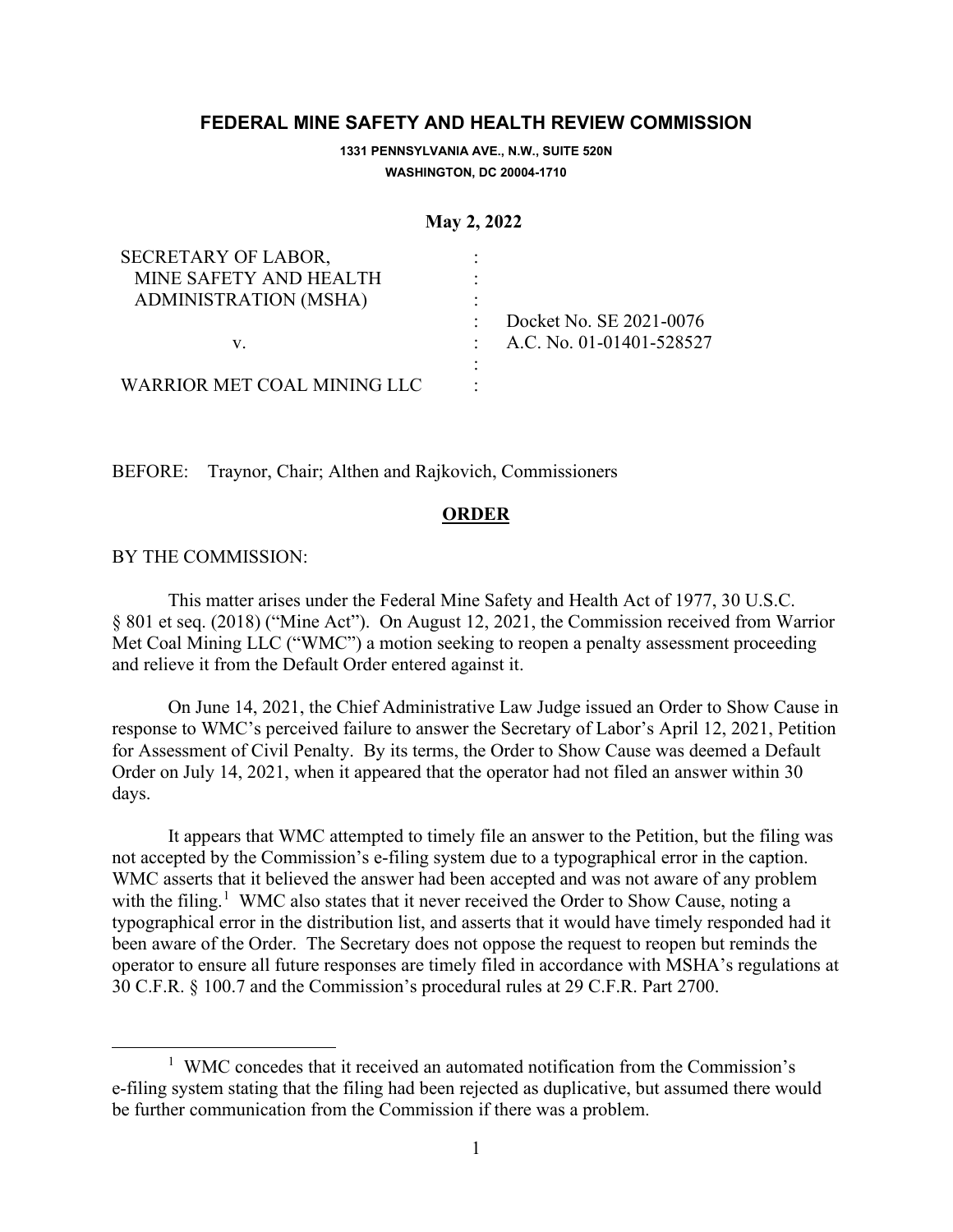The Judge's jurisdiction in this matter terminated when the default occurred. 29 C.F.R. § 2700.69(b). Under the Mine Act and the Commission's procedural rules, relief from a judge's decision may be sought by filing a petition for discretionary review within 30 days of its issuance. 30 U.S.C. §  $823(d)(2)(A)(i)$ ; 29 C.F.R. § 2700.70(a). If the Commission does not direct review within 40 days of a decision's issuance, it becomes a final decision of the Commission. 30 U.S.C. § 823(d)(1). Consequently, the Judge's order here has become a final decision of the Commission.

In evaluating requests to reopen final orders, the Commission has found guidance in Rule 60(b) of the Federal Rules of Civil Procedure under which the Commission may relieve a party from a final order of the Commission on the basis of mistake, inadvertence, excusable neglect, or other reason justifying relief. *See* 29 C.F.R. § 2700.1(b) ("the Commission and its Judges shall be guided so far as practicable by the Federal Rules of Civil Procedure"); *Jim Walter Res., Inc.*, 15 FMSHRC 782, 786-89 (May 1993). We have also observed that default is a harsh remedy and that, if the defaulting party can make a showing of good cause for a failure to timely respond, the case may be reopened and appropriate proceedings on the merits will be permitted. *See Coal Prep. Servs., Inc.*, 17 FMSHRC 1529, 1530 (Sept. 1995).

Having reviewed WMC's request and the Secretary's response, we find that the lack of timely response was due to mistake. In the interest of justice, we hereby reopen the proceeding and vacate the Default Order. Accordingly, this case is remanded to the Chief Administrative Law Judge for further proceedings pursuant to the Mine Act and the Commission's Procedural Rules, 29 C.F.R. Part 2700.

 $\sim$   $\sim$   $\sim$   $\sim$ Arthur R. Traynor, II

William & alinen

William I. Althen, Commissioner

 $\mathcal{L}$  and the same of the same of the same of the same of the same of the same of the same of the same of the same of the same of the same of the same of the same of the same of the same of the same of the same of the

Marco M. Rajkovich, Jr., Commissioner